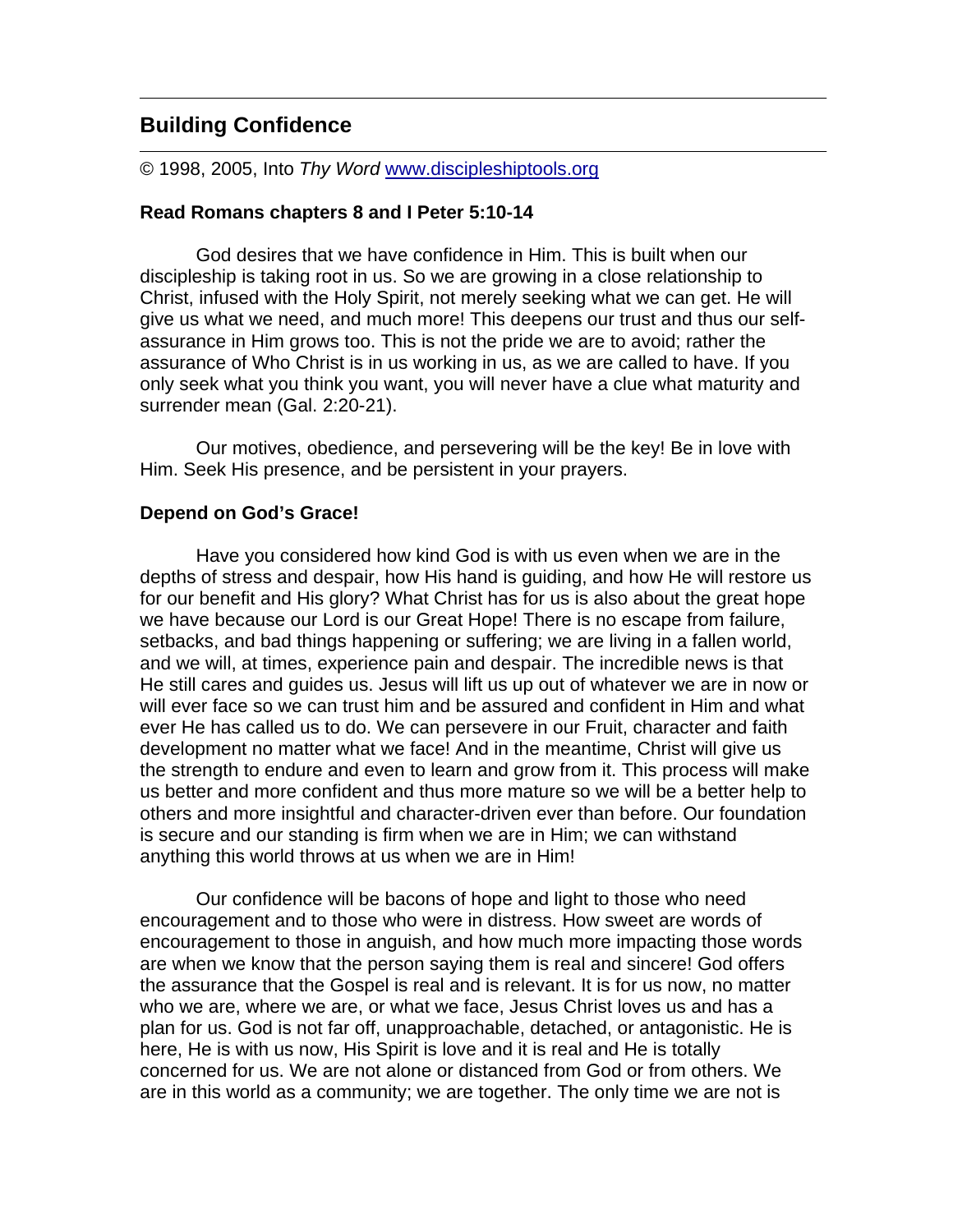when we cut ourselves off from others; however, we can never cut ourselves off from God (1 Peter 5: 10-14)!

## **Jesus is our Promise**

He is our Strength, and Validation! God called us to eternal glory, but we must never think of ourselves as equal with God. Rather, we are to humble ourselves, whatever comes into our lives--strife, adversity, goodness, or riches. We are to accept God's hand. Otherwise, Satan will have his hand upon us!

- Because God is a God who blesses us. Thus, we can have firm faith and confidence in Him for whatever we face. Here, it is referring to Christ's return; we have hope now, but the ultimate Hope will come, in His time, and He will lift us out of our situation (Isa. 44:6; Jonah 4:2; John 14:27; 20:19; Rom. 5:1-2; Gal. 1:3; Eph. 1:2)!
- God has a plan and purpose for us (Rom. 8:1, 28-30; 2 Cor. 4:17; 2 Tim. 2:10)! Consequently, we have an ultimate Hope beyond the hope we can see! The only barrier to this hope is our discouragement, our feelings that result from a lack of faith and spiritual maturity; this impacts all that we are and do in life! Peter, in this context, is calling for an attitude of self-control.
- We are *in Christ* refers to how He has freed us from sin, how He suffered for us, and our union in Him, as He dwells in us and represents us before the Father. All that we are, have, or could have comes from Christ. This translates into how we are to treat others (Rom. 6:3-11; 8:9-11, 17; 1 Cor. 6:15-17; 2 Cor. 1:5; 13:3-6; Gal. 3:26-29; 5:24; Phil. 3:10; Col. 1:24; 3:3-4, 11-15)!
- We need to realize our total dependence upon God so we can accept our situation so we can learn and grow from it. We are still to be proactive, but dependence on God removes our frustration, prevents disillusionment, and keeps us centered on what is important in life, which is Christ. We can depend on God's grace because God will provide a way out--in His time (Job 1-2 ; Psalm 31:9, 15; 62; 103; 119:50; Isa. 26:3; 41:10; Jer. 27:11; Luke 10:20; Rom 8:28-29; 35-37; 12; John 14:1; 1 Cor. 10:31; Phil. 1:6; James 1:2-3; 1 Pet 4:12-19; Rev. 21:4)!
- God sometimes brings pressure against us to test us, to purge us, to purify us so that we become stronger and are more willing and able to be used to give Him glory. God's goal is not to personally attack and destroy us; rather, He seeks to improve us and to make us our best for His glory. He wants to grow us like an oak, which grows its strongest under harsh conditions. We are to accept and grow from our experiences. The other choice is to become bitter and harsh, ending up as a burden to others and to ourselves. Our Lord will bring us the solution to our problems on His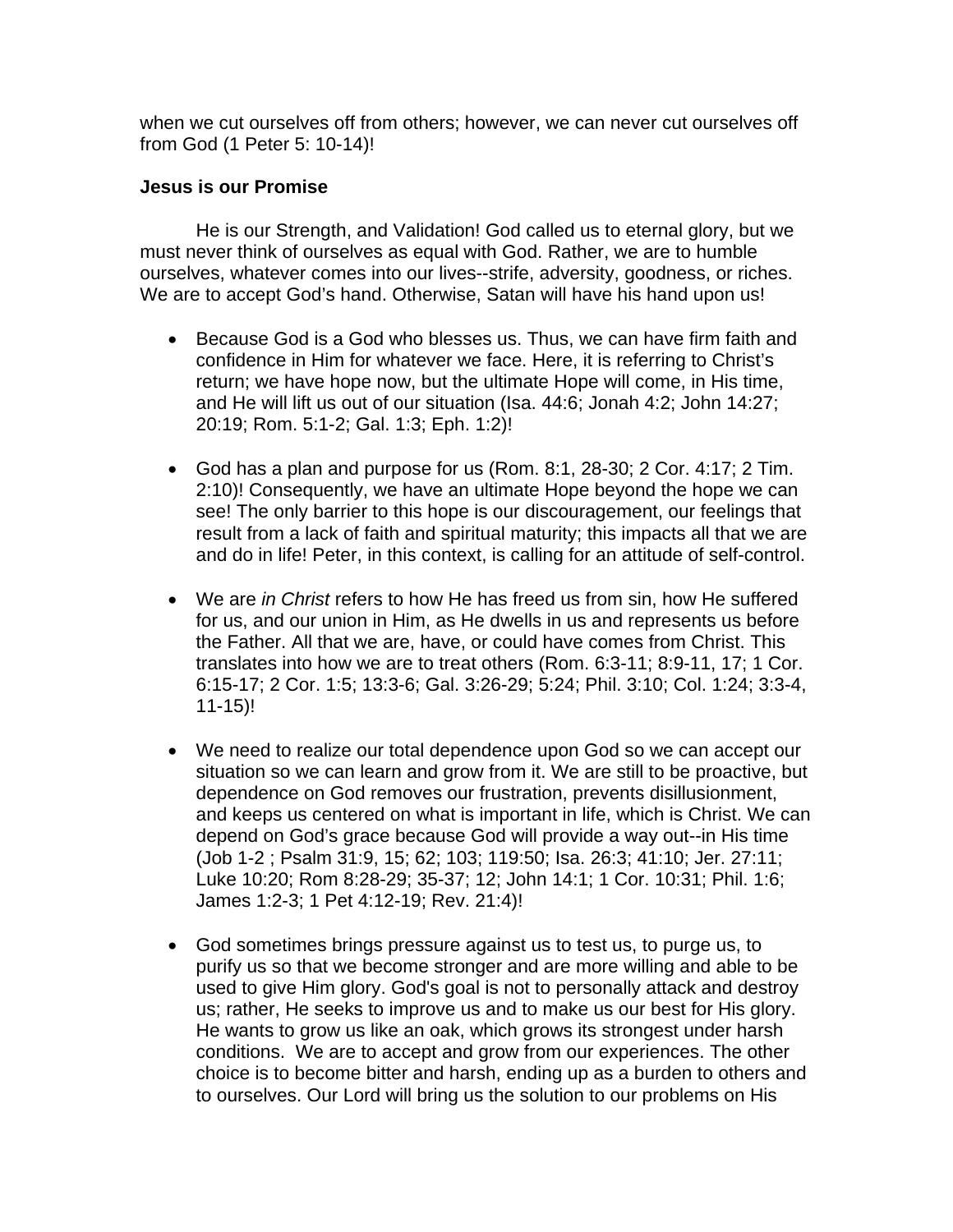time schedule and for our benefit. We want it done *yesterday*; He may say *tomorrow*.

- We do not go about ministry or live his life alone; even the Epistles are a collaboration by others united in Christ and guided by the Spirit to glorify the Father (Acts 15:22-29, 40; Acts 16:37).
- We are given through the Word and Spirit the essential, fundamental postures and exercises for being a spiritually mature Christian, a Christian rooted in the call to be solid in the foundation of our Lord! This is not to be for selfish gain or pride, rather for an attitude of spiritual maturity.
- Our Lord gave us the prime example of this in the Garden of Gethsemane. Three times, as it is recorded, Christ asked that the suffering that was to come be stopped; but each time He said to the Father, *not my will, but yours be done!* Jesus demonstrated the way. Will we not follow (Psalm 88:8-9; 119:50; Matt. 26:36-46)? These things do not come to you by chance; they come by knowing and following Christ (Proverbs 12:4; 28:20; 31:10)!
- If we desire to be close to Christ, walking in the Spirit, spiritually mature and effective, and to be all that God wants us to be, then we will build our lives on what our Lord has done. This does not mean just saying our doctrines and being faithful to our faith and our church; rather, it means being right with Christ and right in our being. It is essential to have correct thinking, be in personal study of His Word, prayer, and devotions, and know the fundamentals of doctrine. So, the result is not just self-gratifying knowledge for us to sit on and ponder, but to know more and be more than a surface imitation of following Christ (1 Cor 11:1). We need to model His character because our whole being is in Christ!
- One of the clearest evidences of being a mature Christian is an increased awareness and knowledge for the need to be in Christ so that our focus is no longer on ourselves. When we have an increased awareness of others that goes beyond self, then we are humble. When we have an awareness that goes beyond our self-confidence, then we are humble. When our confidence is in our Lord, then our self-confidence becomes Christconfidence. So, our confidence is humbleness, rooted and dependent on Christ who is working through us. The result is that we are not self-driven, but Christ-driven. Thus, we will be in total surrender to God's will as the driving force for our existence.
- Spiritual maturity is essential! Nothing is more distressing than a church filled with people who do not have respect for those who are in spiritual authority over them. Conversely, nothing is more discouraging to a congregation than immature and irresponsible spiritual leadership. Many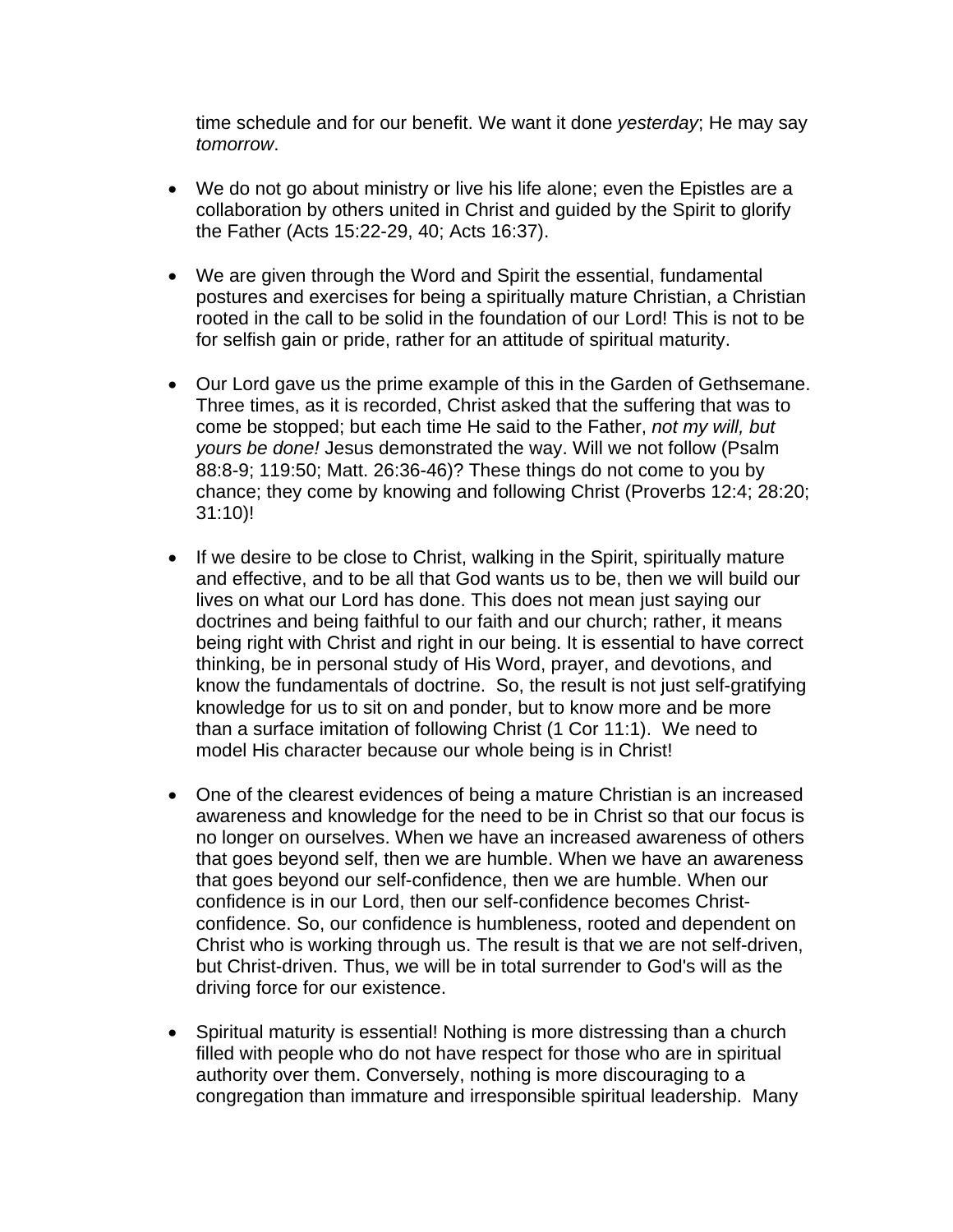churches go under every year mainly because of pride, arrogance, bitterness, envy, and strife, the opposites of what God calls us to--the opposites of maturity (Phil. 2:5-11).

• To God be the glory and to nothing else! It may not seem that we are in the loop with God's plans and purpose, but we can take comfort in that He is indeed in control. God does not need us to reconcile all the truths, reasoning's, and intricacies of theology or understand His dealings with humankind. He only desires that we exercise simple faith, trust and hope that leads to being confident in Him. We can praise Him for His glory, even when we are being persecuted and are suffering. The key is to keep our focus on who He is, and not on ourselves or our circumstances.

 We need to realize that we have true grace in Christ; this leads us to trust God in all things! It is about who we are in Christ, what He has done, and our response to Him that is rooted not just in our actions but also in the core of self- who we are. Because our core values come from our inner most thoughts and desires, they are a result of how we see ourselves, our world, and most importantly, our God. This translates into how others see us! What builds our confidence is *submission*. Our Lord showed us the way of submission, the way of obedience, and the way for us to live out our lives. If there ever was someone who did not need to submit, it was the Creator of the universe; if there ever was a being who could have gone it alone, without any submission, it was God. Yet, He did submit; do we consider ourselves higher than God? Do we refuse His call and replace it with our fallen self? Real spiritual maturity is being submissive, even though it goes against our culture and our own preferences. This is the essential foundation for healthy growing in the Lord, and for a Christ-centered church!

 When we are not focusing on maturity, then we are focusing on self which ends up destroying the Lord's work rather than building His kingdom. We are not perfect. It is a question of spirituality that we are to submit as we are called because Christ did. Without a life approach of submission, we will reveal that our foundation for life is not spiritual maturity; hence we and our churches will be hindered in growth. We cannot be a caring community if we are not submissive and humble in our relationship to God and then to one another (Eph. 5:21; 1 Thess. 5:12)!

Our growth in Christ has value! Real, impacting, growing faith requires our diligence. Thus, we are asked to rekindle our Christian growth as an ongoing effort and apply His Truth so our hearts become centered upon Him. Just think what self-control, patience, endurance, godliness, and love would do for you and those close to you (2 Pet. 1: 5-11)! Our failure to obey God will cause us to lose out on being confident and on so much more in life and in eternity. Our diligence to remain faithful and obedient with virtue will help enable others to do so. When we obey God, He will reward us beyond our ability to fathom!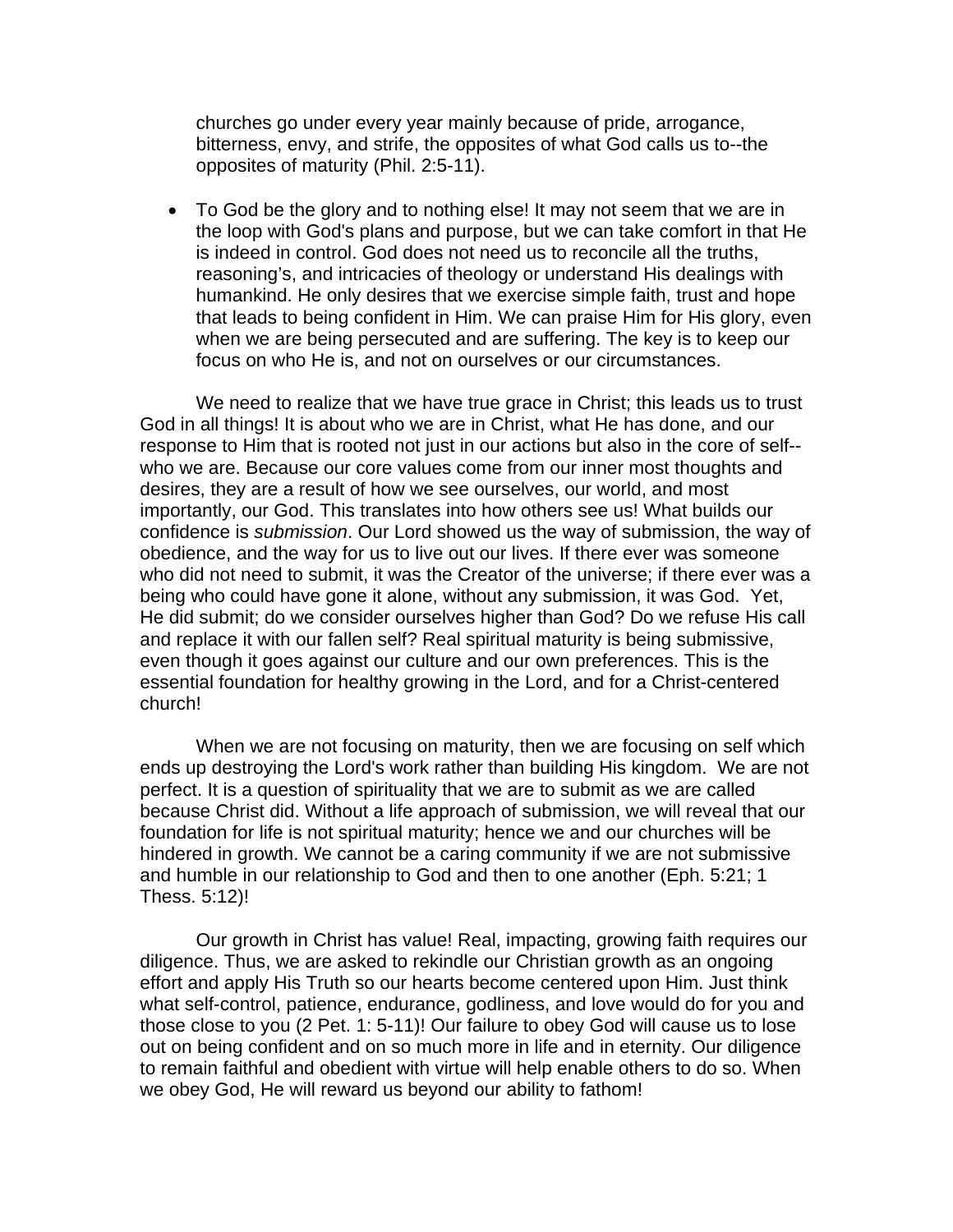Remember that people will always disappoint us; we will even disappoint ourselves as well as others. Christ will never disappoint us; He gives us the care, love, and His grace that we do not deserve. Confidence and Submission are a risk; there is a danger to it because people may take advantage of our humility or our confidence may turn to pride and lead us astray. However, this can only happen if we take our eyes off our Lord (Psalm 37:5; 55:22; Isa 41:10; John 14:1; Rom 8:28-29; 35-37; James 1:1-5; 3:12; 1 Pet. 4:12-19).

### *Questions:*

- 1. What does it mean to be confident?
- 2. What does it mean to you that God has a plan and purpose for you? How has this epistle helped reveal that to you?
- 3. Why would being a depressed Christian who does not seek help be shameful?
- 4. Have you considered how kind God is with you even when you are in the depths of stress and despair? He will restore you for your benefit and His glory. Do you believe this? How so? Why not?
- 5. To serve Christ effectively we must be infused with what? Why do some people find that so hard to do?
- 6. What is the correct self-image for we as Christians? Christ-esteem means what to you?
- 7. Who are you in Christ? What can you do to develop a healthy image of who you are in Christ? Why is this attitude of Christ the most significant thing in the universe for the Christian?
- 8. What do you need to get rid of so you can carry your own load and be confident in Christ?
- 9. How does confidence in Christ build your confidence for daily life and ministry?
- 10. Why would some Christians feel insecure or have the "poor me" attitude when they have Christ in their lives?
- 11. What do you need to do to be an over comer, to be one who is not bogged down in depression and a "poor me "attitude? This is a tough task, but we can do it with our Lord at the helm.